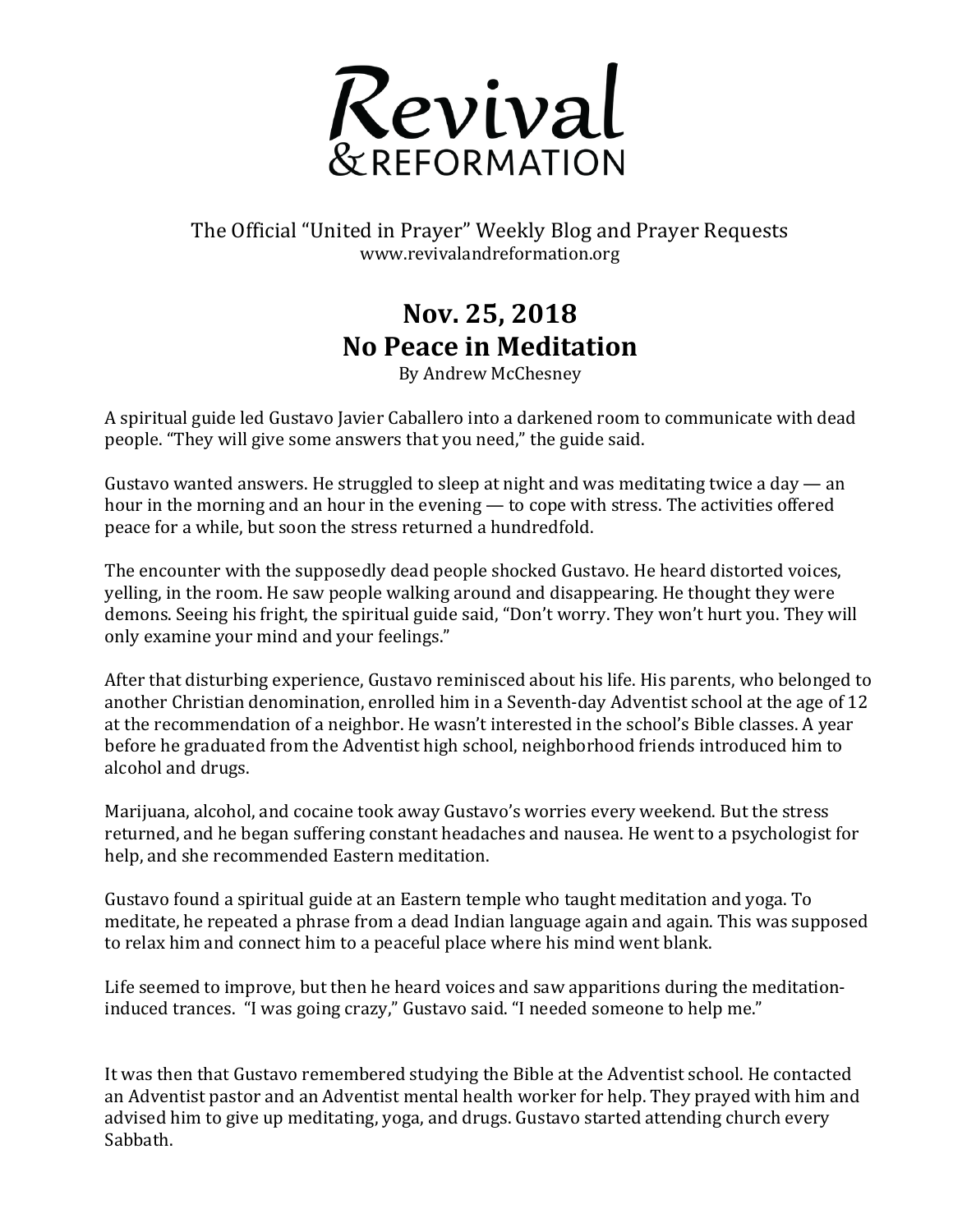Meditation and yoga proved easy to stop, but the weekend drug use was more difficult.

As Gustavo struggled, he prayed and found help in the Bible. On sleepless nights, he claimed Isaiah 26:3, which says, "You will keep him in perfect peace, whose mind is stayed on You, because he trusts in You" (NKJV). He also read Philippians 4:13, which promises, "I can do all things through Christ who strengthens me."

The temptation to use drugs persisted after he quit. Old friends urged him to join them, but he resisted by claiming Jeremiah 20:11, which says, "But the Lord is with me as a mighty, awesome One. Therefore my persecutors will stumble, and will not prevail. They will be greatly ashamed, for they will not prosper. Their everlasting confusion will never be forgotten."

Gustavo gave his heart to Jesus and was baptized at the age of 34.

"I was looking for a cure, for someone to help me feel better," he said. "In church, I found out that I'm God's son. I was freed by His life."

However, after baptism, he found a video presentation about "Christian meditation" and decided to try it. The technique, he said, mirrored Eastern meditation but, instead of repeating the phrase in the dead Indian language, he repeated words from the Bible.

The results shocked him. "I lost control of my mind, and it went blank like before," he said. "I felt an energy surging through my body, and I heard voices telling me what to do." One voice said, "Tell other people to meditate." Another voice said, "Give money to the temple." A third voice said, "Meditate in the name of Ricardo to help Ricardo receive energy." He didn't know anyone named Ricardo. Gustavo was frozen, unable to move, until he came out of the trance.

Gustavo resolved never to meditate that way again. Instead, he said, he chooses to "read the Bible and meditate on God's word, not doing Eastern-style meditation. That is a dangerous place. God is not guiding that kind of meditation."

He also is convinced that yoga is a tool of the devil. "With yoga, you feel good, and you don't need to read the Bible or have Jesus in your life," he said. "You think that spirits are working within you and that is enough. How dangerous this is!"

Today, Gustavo is 40 and works as a literature evangelist and massage therapist in Paraguay's capital city, Asunción. He also is an active participant of a community outreach center attached to Nueva Sajonia Seventh-day Adventist Church, a 2016 Thirteenth Sabbath project.

He tells people in the neighborhood that drugs and meditation aren't the answer.

"Getting high and meditating feels good for a while, but then you feel worse," he said. "The only solution is Christ. Only when you pray do you feel better  $-$  and have real peace."

Andrew McChesney is the editor of Adventist Mission. This story is reprinted with permission.